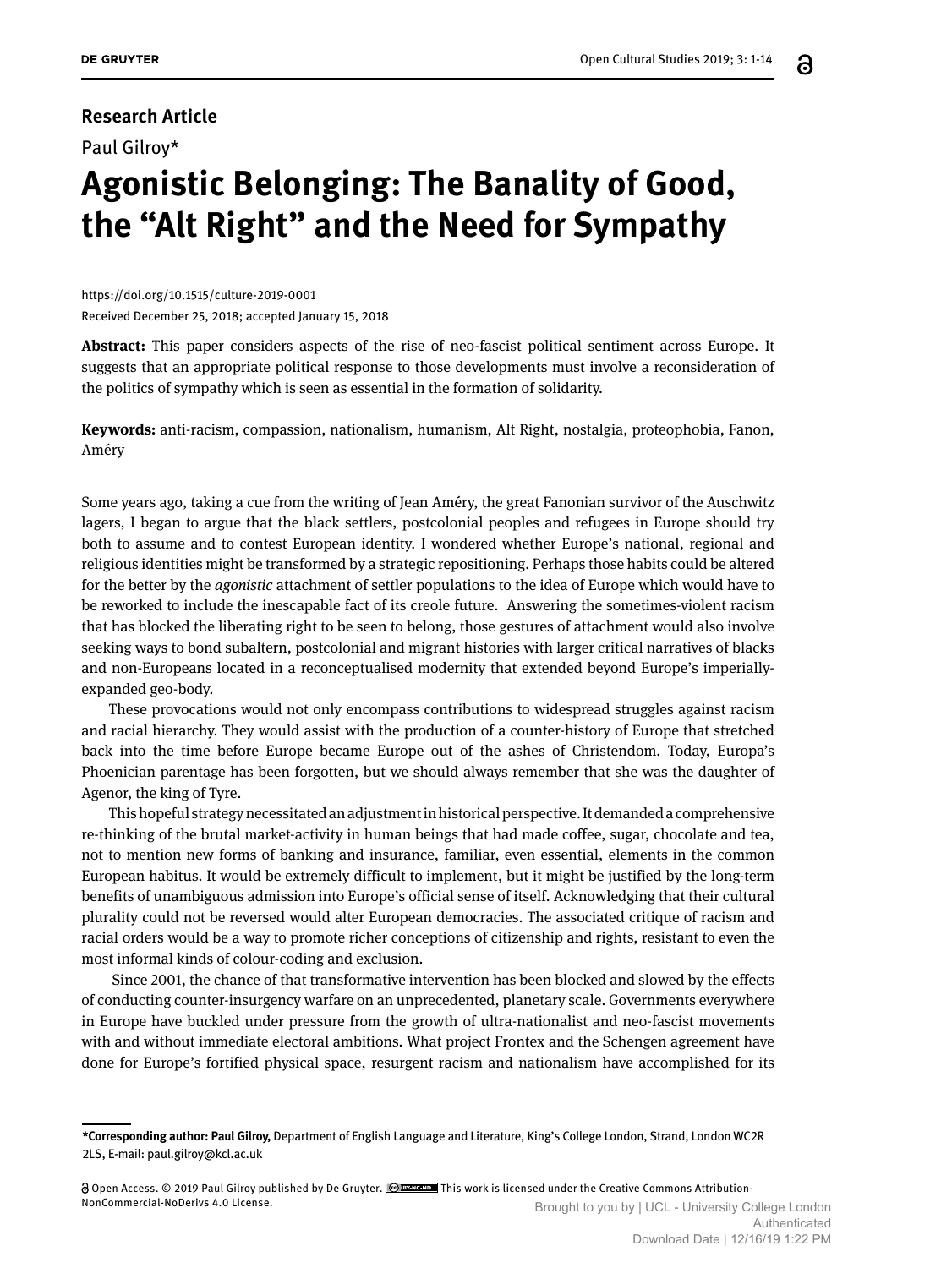emergent cultural space. New technology has increased the tempo of racist mobilisation and fostered closer links between growing neo-fascist forces everywhere (Singer and Brooking).

The forms of racism in which the idea of cultural and ethnic difference replaced earlier, simpler notions of biological hierarchy, have been enhanced by the idea that a clash of civilisations is currently underway. The global "war on terror" identified new enemies beyond the Manichaean architecture of the Cold War and promoted a decisive cultural turn. That momentum created a vicious circle. The global counterinsurgency displaced people who became refugees. They sought hospitality in unwelcoming locations where their very presence was judged not only to be alien but also to be invasive. Europe's incomers and their locally-born descendants effectively became an "enemy within." In response to these risks, security came gradually to dominate all other government functions.

These dismal developments have contributed to the consolidation of the genre of political speech that Mahmood Mamdani described as "culture talk." His term refers us not to the departed, Cold War world of conflicting ideologies, but to a shadowy land of nebulous values which can, in an instant, solidify into iconic cyphers of cultural difference that are considered unbridgeable and absolute. That ossified difference is imagined, just as it was during the nineteenth century, to be natural and geopolitical. Of course, there are significant generational variations in the degree of attachment to the idea of race. That enthusiasm fluctuates with linguistic, regional and historical divisions as well as the reach of US technologies that have exported their racial habits to the rest of the world.

A curiously backwards-looking and comforting conception of culture is invoked to make this new xenology legitimate. The key to grasping its power is the realisation that from the nostalgic angle of vision it promotes, cultural diversity is always a risk. Conceived in opposition to lofty civilisation, lowly culture is mostly what minorities have. It blocks their assimilation but supplies them with a coveted ontological anchor that can keep them steady amidst the storms of austerity which now menace their innocent, if resentful, hosts.<sup>1</sup> The accommodation of plurality with peaceful coexistence becomes unthinkable, as does the practical reconciliation of social solidarity with cultural diversity. Those key terms "plurality" and "diversity" are usually just polite code words for racialised variation.

The resulting xenology has been configured by distinctive conceptions of political theology and political time. They aspire to the nation's restoration and repossession and dictate that incomers constitute a security problem which we are obliged to recognise in strongly gendered forms. The male refugee becomes the "rape-fugee" who endangers white womanhood. The clothing worn by the covered women who accompany him is the disturbing avatar for the proteophobic anxieties of the indigenes (Bauman 162). The re-written governmental conventions of the *secure* national state dictate that a stable polity can only ever comfortably accommodate psychopolitical mono-culture: invariant and immobile yet apparently, in testing contemporary conditions, endowed with solidarising, involutionary power.

These assumptions specify an optimal relationship between frozen culture and fixed nationality that has other negative consequences. The way that people from and maintain the social groups to which they imagine they belong, is presented as the result of an essential disposition to associate positively only with those who are seen as *already* like themselves. This tendency towards sameness is likely to be grounded vogueishly in neuropsychology or genomics. Whatever its supposedly scientific foundations, it overwhelms all other social processes. In the context of contemporary European securitocracy, it combines readily with culturalist nationalism and xenophobia to create a toxic mixture. That blend has proved especially potent whenever politicians—from a variety of ideological directions—strive to recode the populist instincts to which the yearning for identity as sameness remains captive. Nationality, ethnicity and white victimage supply convenient watchwords for all the clustering that is required in order to feel both safe and secure.

Solidified and instrumentalised in this way, culture gets insulated from the stimulus of history, from everyday interaction and from social creativity. In that simplified form, it is amenable to being disciplined from above. National and racial groupings are thereby invited to possess their own exclusive culture: the

**<sup>1</sup>** See Vron Ware's "Towards a Sociology of Resentment: A Debate on Class and Whiteness." The song "Roots" by the left-wing, British folk duo, *A Show of Hands*, displayed this aspect in all its horror and was annexed by the British National Party as a result.<https://www.theguardian.com/music/2009/apr/23/british-folk-music>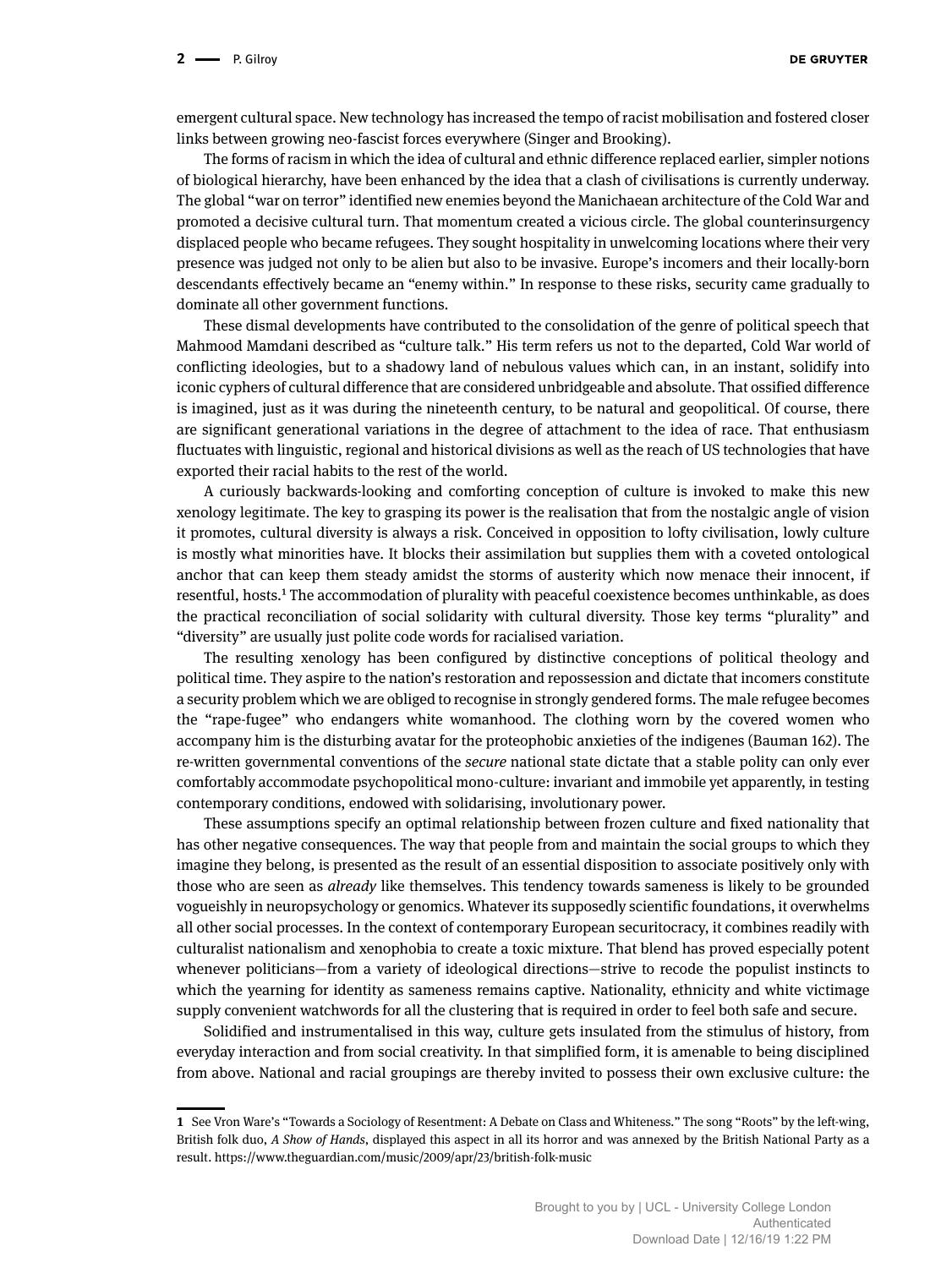inert object that is imagined to distinguish them from others. They are required to hold on to it as if it was a form of property. It may be dry and lifeless, but this antique and absolute thing can also be enthralling. Melancholically cast both as heritage and prospective nostalgia (Boym), it reduces citizens to a transient, intermediate presence in the longer story of the nation's unique political ontology. Group character is maintained in simple, functional harmony with the ecologies of belonging that supposedly distinguish Europe's authentic, rooted nationalities from each other, as well as from aliens, itinerants and interlopers.

The dominance of this style of thought comprises a small but telling part of the de-politicising mechanism that inflates and amplifies contemporary culture-talk in the setting provided by officially endorsed fantasies of civilizational antagonism. Its repetition conveys securitocracy's version of geopolitics as a cultural conflict defined by the blending of race, ethnicity and religion into a single gestalt.

## **The "Alt Right" and the Re-Branding of Fascism**

The name "alt right" was not coined by antifascists. It was chosen as a means to accomplish new political goals, by its enthusiasts and advocates: the proponents of the newest, combative varieties ultranationalism and racism. The term refers to a loose international alliance or informal coalition that is well-funded and enjoys access to the highest levels of power. The grouping is technologically sophisticated and has assembled an elusive command of political and psychological communication via the libidinal and affective aspects of new technology in general, and social media in particular.2

This wholesale rebranding of a generic fascism was carefully constructed to maximise the effects of computer mediation. Operating effectively online since 2015, the "alt right" and its various allies: the identitarians, the alt light, the neo-reactionaries and the old neo-Nazis, white supremacists and antisemites, have projected a view of their activities no longer as radical evil, but as daring, transgressive, comic, ironic and futuristic. Even when supplemented by a contingent of disorientated imitators,<sup>3</sup> these authoritarians have been able to summon up seductive images of the utopia that guides their pragmatic political choices. Their anti-racist opponents have yet to find an adequate answer (Goldhill).

Most commentators agree that the world this alliance seeks to build will be racially pure. It will rest squarely upon the revival of natural relations between men and women that have lately been distorted by feminism, and it will be dedicated to the preservation of the embattled west which is threatened in particular by demographic changes arising from the excessive fertility of non-white incomers. A residual echo of a much older racism insists that the West is menaced by the shadowy corporate forces of "international Jewry" (O' Brien). The term Muslim has been secured ambiguously as a racial rather than a religious trope. The anti-Semitic foundations of contemporary racism are recycled in anxious commentary on the specific varieties of corruption introduced by Islam and the treacherous, "cultural Marxists" who use it as a Trojan horse (Nagle, "What the Alt-right is Really All About"). There is much more to say about each of the bloc's constitutive elements and about the roles of race-thinking, xenology and culture-talk in their mutual articulation, but that detailed survey must await another occasion.

Scholarly and political opinion is deeply divided about how to evaluate the threats they present. When discussing fascist ideas, there is always a danger that critics end up taking them more seriously than their adherents do. Further difficulties arise because, so far, a lot of the critical analysis of this movement has been conducted online. Angela Nagle's book *Kill All Normies* is a useful if limited primer (Poulter). The theoretical and historical framing of that work is underdeveloped. The resulting limitations can be compensated for by drawing upon the valuable insights such as those supplied by the German philosopher, Byung-Chul Han, whose recent succession of short books has proved illuminating both as an ethico-political inquiry and as a provocative treatment of the contemporary media ecologies on which this movement has relied for amplification and legitimacy.

**3** Primo Levi draws attention to the tense relationship between fascists and their imitators at the end of his final book *The Drowned and The Saved.*

**<sup>2</sup>** See Mike Wendling's *Alt Right: From 4chan to the White House*.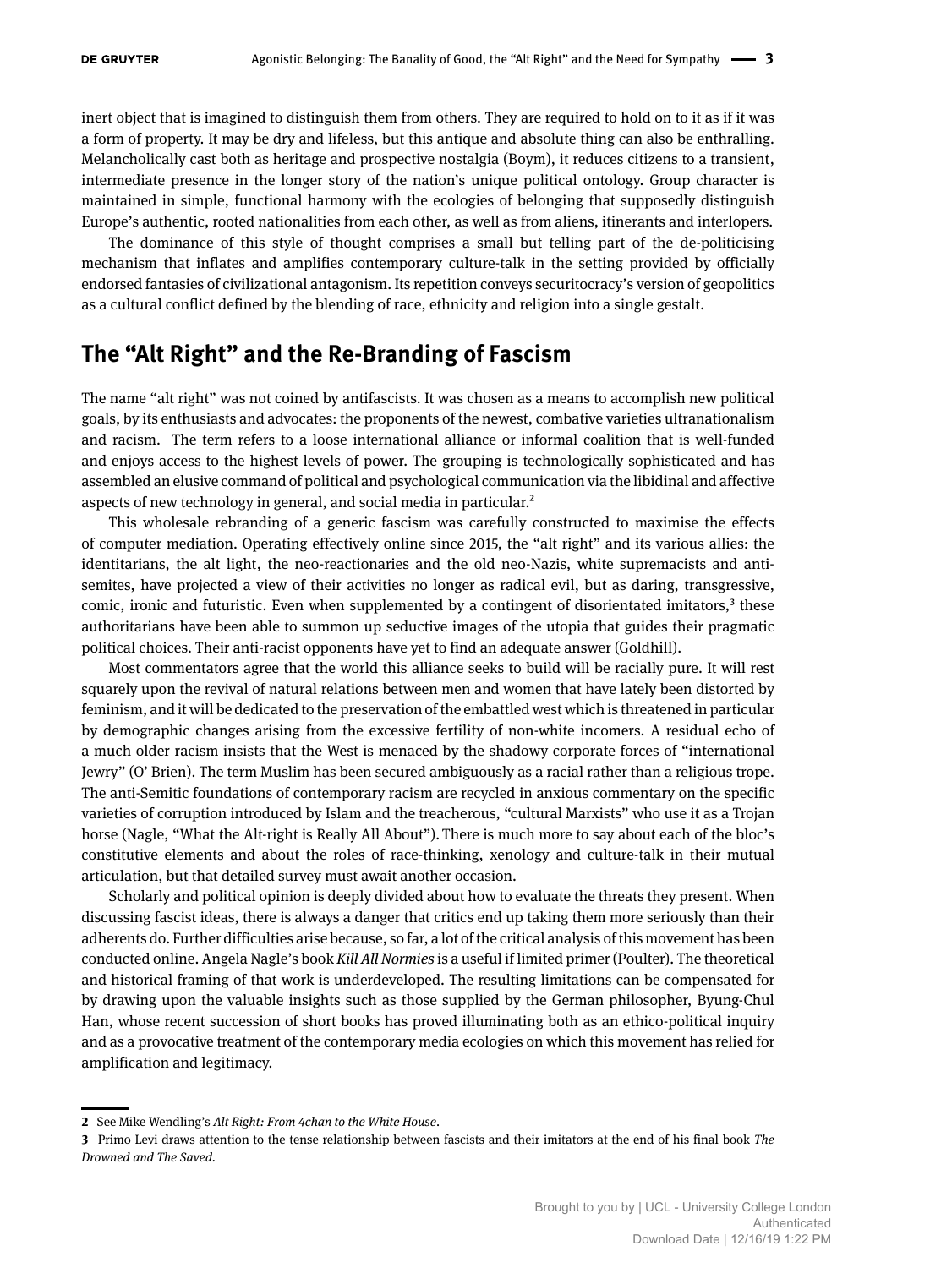Han's work establishes that we have moved decisively beyond the firmly analog, mass-cultural world that defined the limits of propaganda in the era dominated by Freud's notorious double nephew, Edward Bernays (Tye). He suggests that we are being delivered quietly into the clutches of algorithmic political culture and predictive analytics which have made human behaviour predictable for the first time (Han, *In the Swarm*). That epochal change demands a more elaborate understanding of the relationship between information, communication and power than anything that Machiavelli, Foucault and their various successors have been able to provide.<sup>4</sup>

The intellectual origins of the alt right lie in a dizzyingly wide range of revolutionary-conservative and fascist thinkers. Its own advocates cite the influences of Oswald Spengler, Henry Mencken, Julius Evola, Ludwig Von Mises, Hans Hermann-Hoppe and the individualist libertarian Murray Rothbard. In the US context, the movement's caste of organic intellectuals has acknowledged the influence of the "paleoconservatives" who revised the emphasis placed by neoconservatives on foreign policy. It is also claimed that the French New Right have supplied an important source of inspiration (Bokhari and Yiannopoulos).

The movement draws heavily upon the commercial and technological clout of self-styled "neoreactionaries" who boast of extensive connections in Silicon Valley. Other contributors favour the accelerationist, neo-fascist and occult, semi-academic critics of bourgeois democracy and equality who have grown weary of indicting the hollow liberal pieties that maintain the official, institutional structures of power. This vocal substrate draws upon the dubious legacies of thinkers like Georges Bataille and Carl Schmitt as well as a techno-orientalist sublime discovered in the exciting possibility that states will be shrunk down to minimal proportions and run as corporations with the aid of AI technology. This "neocameralist" dream is larded with a gleeful anti-humanism and a fervent racism now routinely and blandly re-described as "human biodiversity" and "ethno-nationalism." The would-be Magi of the movement are led online by the failed academic philosopher Nick Land (Haider ) and others who have, in turn, been influenced by "Mencius Moldbug," a prominent techno-fogey who draws inspiration from some of the more obscure works penned by Victorian England's theorists of imperial domination and has been lauded for it by President Trump (Noys). The poetics of H. P. Lovecraft are combined with deep-ecological fantasies to form a loudly-trumpeted "dark enlightenment."

How all this is connected to Trump's presidency also needs to be discussed in depth. His electoral campaign was a watershed because it gave a stamp of approval to the previously unspeakable nostrums of the racist, neofascist and ultra-nationalist right. As a result, a Trump-centred argument about the character of this movement may be both attractive and easy, but it is not very useful. It tends to reinstate a simpler, stabler moral and political environment that should be regarded with suspicion in the fluid communicative ecology we inhabit.

The links between the old right and the emergent alt right are still either inchoate or brittle. Some fellow travellers oppose Islam vociferously but are likely to shrink from the openly anti-semitic chanting, automatic weapons and flaming torches that were beamed around the world from the Summer 2017 rally in Charlottesville, Virginia. Not all the gamers, ironists and trolls who found a precious quantum of community on the 4-Chan board (all doubtless habituated to a "beta-male" existence in the basement of the parental home) want to be allied with the gun-toting belligerents and irony-free rituals of the red-state militia-atti.

New fodder for the movement is being provided by a youthful, proselytising cohort of influential Youtubers, bloggers and vloggers drawn from across the world. In Britain, we find Paul Joseph Watson and the Scot Millennial Woes. They are allied with the Swede Henrik Palmgren, the Canadian Lauren Southern, Lana Lokteff and even the gamer, Pew-Die-Pie. These actors may, in future, be amenable to commercial pressures from the platforms they rely on to reach their numerous subscribers. They are likely to be tested further by divisions arising from the movement's lack of unanimity with regard to gender relations. Similarly, the appeal of US' fake news information warriors like Alex Jones may be limited by the parochialism of their discourse which, its love of metaphysical and generic whiteness aside, has translation problems in places

**<sup>4</sup>** See also David Patrikarakos's *War In 140 Characters: How Social Media is Reshaping Conflict in The Twenty-First-Century* and James Williams's *Stand out of Our Light: Freedom and Resistance in the Attention Economy.*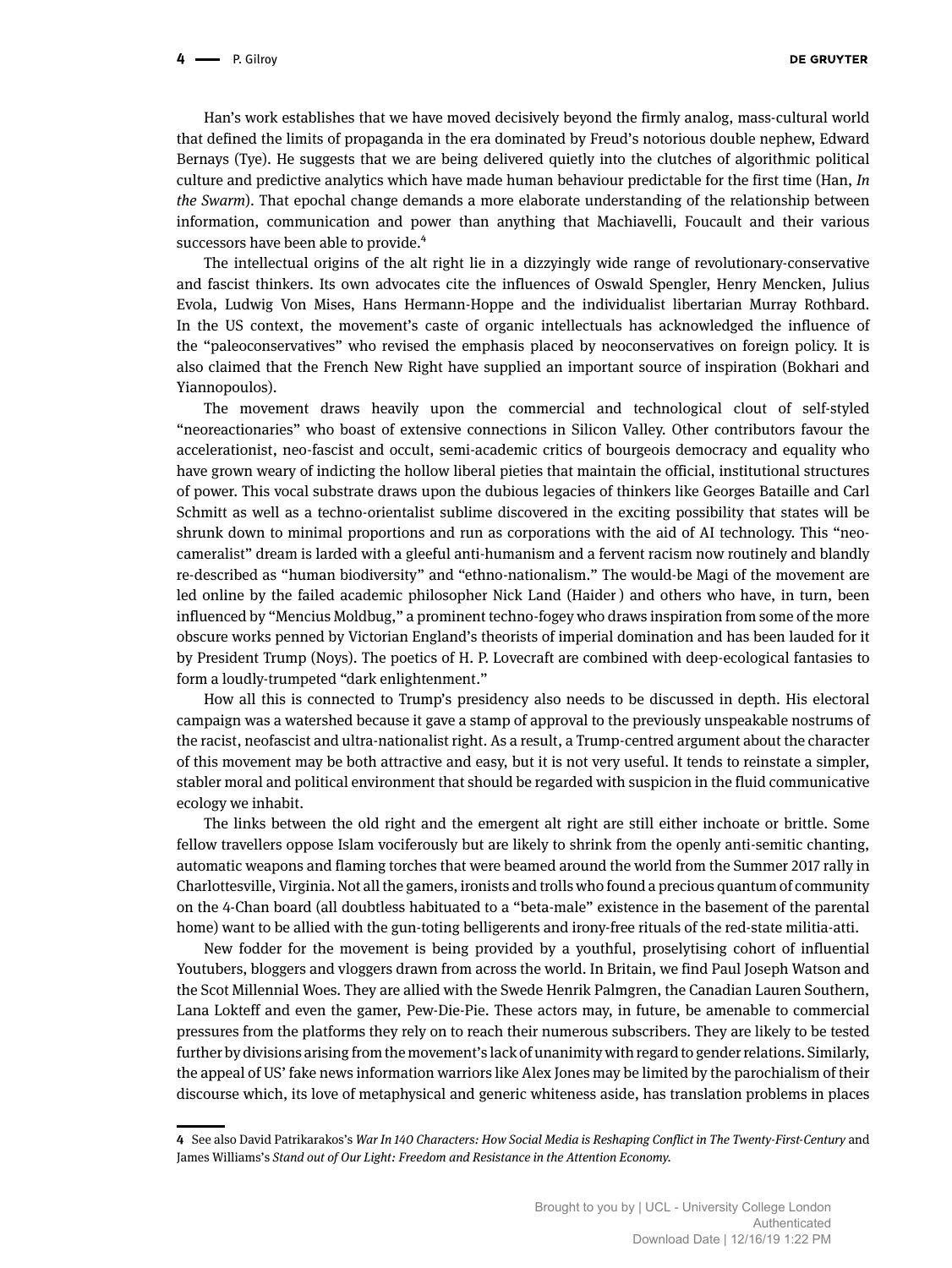where firearms are less popular as indices of political liberty and race war seems more remote than it does in the USA.

The English journalist Carole Cadwalladr has shown how, as it feeds a political movement with an unprecedented transnational topography, the technological infrastructure of this network raises a host of juridical and legal problems for sovereign national states. Though the machinery is still unevenly developed and deployed, have no doubt that the alt right are ahead in gaming the Facebook and Google algorithms that place authoritative and emotionally-charged propaganda repeatedly on the screens of the vulnerable minority that can affect the outcome of electoral processes by being open to changing its mind. Theresa Hong, a key practitioner responsible for scripting Trump's Facebook posts during his electoral campaign, suggests that his tech advisors have written a new psychographical playbook for electoral campaigning which their political opponents have yet to even understand.<sup>5</sup> In Europe, the damage being done to democratic political culture is far from only electoral. The centre of political gravity is being shifted to the right, and what is considered respectable and responsible political conduct has been redefined.

It is worth repeating that all of these forces intersect in and rely upon the political ontology of race. They oppose political correctness and multiculturalism and use the disputed issue of free speech relentlessly to alter the limits of what can be said publicly, but those are secondary issues. This racial momentum will not be arrested by the tactics used in the past to fight back against its predecessors. The alt right leadership style themselves as Gramscians and Leninists (Nagle, *Kill All Normies* 53; Kilpatrick 14). They intend to play a long game. They have begun to make nests inside elite educational establishments such as my old place of employment, the London School of Economics (Barnes).

The professional news media has been particularly inept at educating itself about the specific dangers posed by illiberal political forces that aim to grow their movement by lying and dissembling. The mainstream has not worked out how to handle these seductive, racist voices without amplifying them and increasing their reach. The attention economy that frames these public encounters makes shocking and provocative statements much more valuable than quiet and sober reflection. In the epoch of "fake news," the truth content of statements is therefore irrelevant most of the time. Other considerations are much more significant.

The legacies of fascism now arrive in our lives from so many different directions simultaneously that the concept has lost much of the analytical, political and moral weight that it acquired in the later twentieth century. The concept of racism has also fallen into disrepute as a result of overuse and trivialisation. Today's would-be anti-racists generally prefer a vocabulary exported from the USA and centred on deliberately jarring terms like antiblackness and decoloniality. Routine activist chatter about black and brown bodies, the premium to be placed upon self-care, and the duty to develop intersectional approaches, suggests that the poetry of social transformation has been flattened out and the agenda of liberation curtailed by a disregard for language that is associated with unbridled enthusiasm for generic forms of identity. Communicative rationality is being squeezed so that it can fit the minimal space provided by soundbites and hashtags, tweets and memes, likes and follows. Political sentiment is hostage to narcissism and nihilism.

An essentially *docile*, computer-mediated solidarity may be becoming the norm for activists, but new digital links arise with the transmission of spectacular horrors and the mainstreamed choreography of black resistance. Those network technologies often create nothing more than the mirage of a movement. On screen, racism, capitalism and militarism appear intractable, overwhelming. Off-screen, largescale mobilisations can occur swiftly but are likely to evaporate just as fast. In the universe of time-line media, a click here and "like" there may secure the requisite hit of dopamine, but they leave an ailing world essentially untouched.<sup>6</sup> Meanwhile, the structural inequalities that derive from institutional racism stagnate or appear to worsen. Giving voice to alternative and oppositional ways of living and thinking becomes progressively more difficult. Fatigue, frustration and anxiety take hold. The black radical tradition is routinely invoked, especially by its north American custodians, but it is usually a depthless inventory.

**<sup>5</sup>** [http://content.blubrry.com/mycampaigncoach/Theresa\\_Hong\\_Interview-8\\_2\\_17\\_12\\_31\\_AM.mp3](http://content.blubrry.com/mycampaigncoach/Theresa_Hong_Interview-8_2_17_12_31_AM.mp3) (accessed 2nd September 2018)

**<sup>6</sup>** See Marcus Gilroy Ware's *Filling the Void* and James Bridle's *New Dark Age*.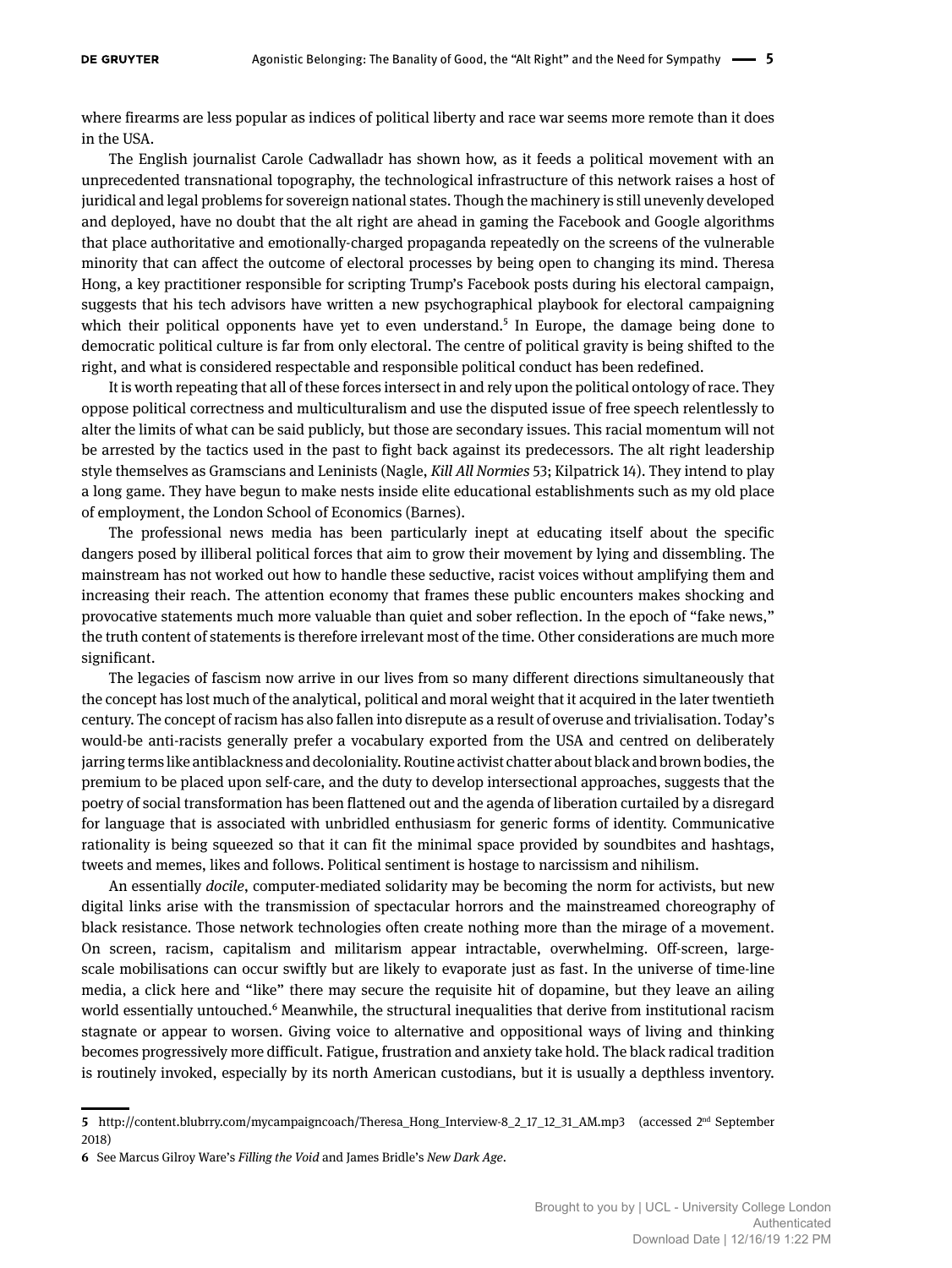History retreats to become a mere backstory, sparsely populated by sparkling, celebrity icons: a deified Audrey Lorde, a messianic James Baldwin. These problems are compounded by attempts to revive analyses and strategies that were produced to operate only in one remote set of circumstances and fail to retain any purchase in contemporary historical, political and cultural conditions.

#### **Refugees and the Politics of Human Salvage**

The recent UNHCR annual report showed that our planet boasts 65 million displaced people. Millions of refugees have arrived in Europe. Thousands more have died en route. In 2018, the data suggested that the number of fatalities occurring in transit had declined while the proportion of travellers at risk of death was rising sharply.

 A higher proportion of people are dying at sea, with one death for every 18 persons who arrived in Europe via the central Mediterranean route between January and July this year (2018) compared to one death for every 42 in the same period in 2017. (UNHCR)

This history of maritime flight foregrounds the varying value assigned to supposedly different varieties of human life. It can, therefore, be made to resonate with the earlier forced movement of Africans into the reified condition of enslaved negroes: the human fuel that catalysed the modern economic magic of European capitalism. At the contemporary end of the same historical arc, we find Africans, Afghanis, Iraqis, Syrians and others fleeing war and climate change. They are now likely to be represented as waste people- -human waste—that inhabits an attenuated middle passage: contained, encamped and lodged in spaces of exception that may be inside but are more often found beyond the reach of national states. Those zones are inhabited by displaced people considered as denizens rather than citizens. Their inhabitants are hostage to the contingencies of loosely-regulated local authorities and NGOs that, despite their name, are an integral part of the neoliberal governmental apparatus: charitable, outsourced and sub-subcontracted.

If these fugitives reach Europe, the patterns of segregation and conflict that await them do not straightforwardly reproduce the US patterns that were rooted in the nomos of continental slavery. In London, the horrors of Grenfell Tower revealed that a different segregation can operate more by wealth than by racial hierarchy alone. The radical geographer, Danny Dorling has for example shown that Britain's spatial division is often more vertical than it is horizontal. Updated conceptions of class antagonism and racialised inequality are urgently required if we are to comprehend these variations.

Cut Britain up horizontally rather than by neighbourhood, and you do find minority-majority areas. For example above the fifth floor of all housing in England and Wales, a minority of children are white. Most children growing up in the tower blocks of London and Birmingham—the majority of children "living in the sky" in Britain—are black. (Dorling) 7

#### **Humanity Compassion and Life in Common**

In many parts of Europe, political opinion has expressed compassion for the plight of incoming refugees and asylum seekers. Those responses are fragile, but it is important to appreciate that there have been many generous and humane responses to what is often only remote suffering. Those humane gestures coexist in complex ways with patterns of nationalist, racist and xenophobic hatred as well as resentments, anxieties and fears rooted in the idea that displaced people represent contagion and the contamination or corruption of previously pure and peaceful places.

The discrepancy between antipathy and sympathy is now conventionally measured on the imagined bodies of women. The relative and relational analysis of women's subordination and the integrity of feminist responses to the sex/gender arrangements of incomers have become significant questions. We cannot

**<sup>7</sup>** See also, Office of the Deputy Prime Minister: *State of the English Cities A Research Study,* Volume 2.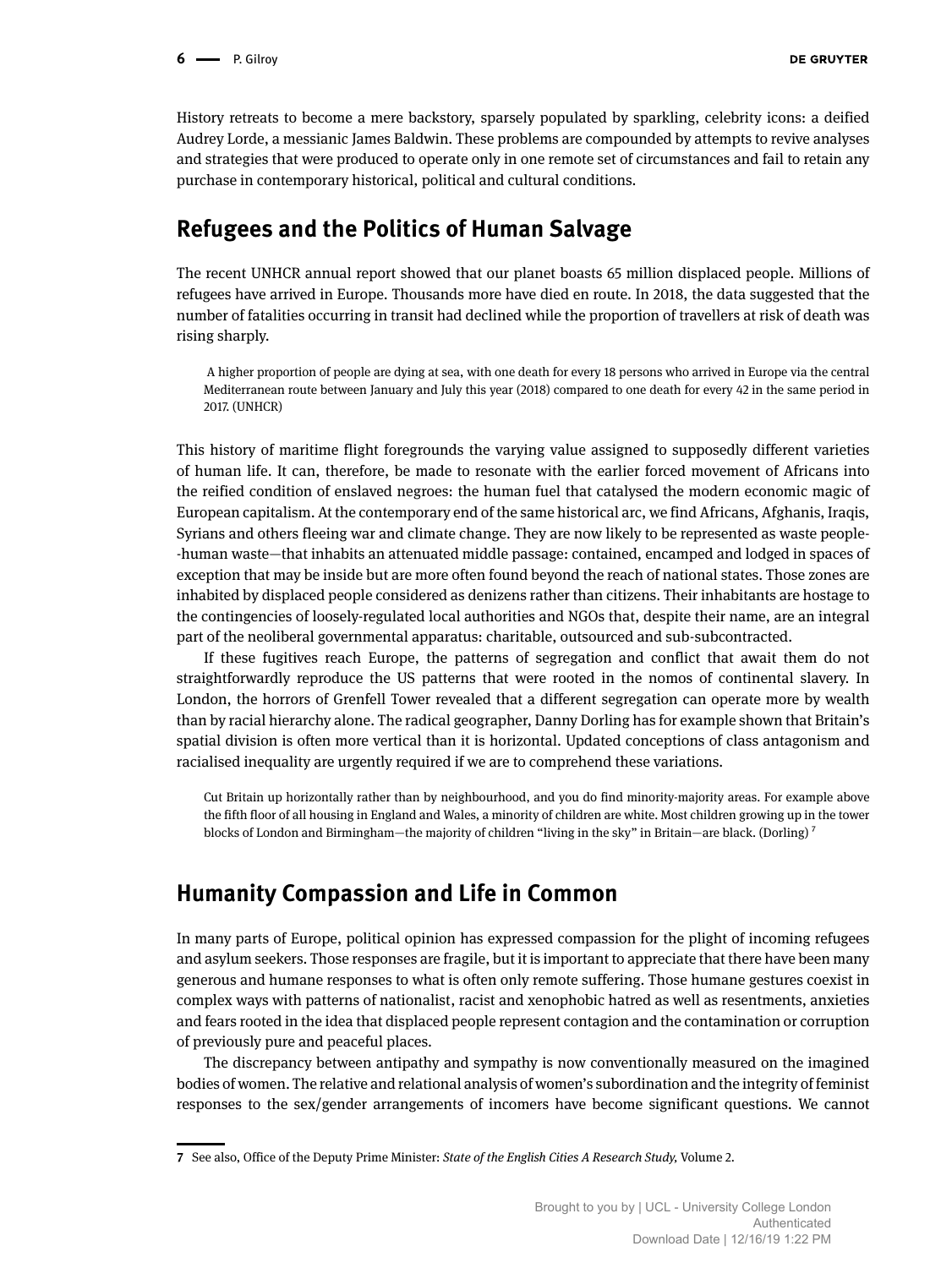assume that we will agree about how they should be understood. Since the 2016 New Year's Eve events in Cologne, the image of Asian and African men motivated by their desire to enact gross forms of violence on local white women, has become yet again a focal point for popular loathing of racialised foreigners in general and Muslims in particular. Their cultures, so we are told, are uniquely repressed, violent and sexually incontinent. How these stories are presented in the media, and the history of this intersectional menace in the activities of white-supremacist organisations are both germane to their contemporary power in the context of obsessive, absolutist talk about cultural difference.

In spite of the relentless charge of the racist and ultra-nationalist right, there are significant residues of ordinary decency. Everywhere we look, alongside the fear and resentment that punctuate the space between terrorist attacks, we discover extensive local organizing and dynamic solidarity enacted in the names of hospitality and common humanity as well as a strong desire, evident in many places, to work around expanding police power and the strictures of ruthless, high-tech securitocracy. There have been moves afoot for civil society organisations to pressurize but also to bypass government power, opposing racism and xenophobia in order to build a culture of hospitality and supportive, independent, vernacular connections with fugitives, incomers and settlers via the work of dedicated non-governmental bodies like Refugee Support as well as less formal and more fluid local coalitions and activist bodies. In the context provided by the steady ebbing of religious morality and the drift towards what the Norwegian mass murderer, Anders Brevik called "cultural Christianity." These ethical gestures are an important part of the making of a post-secular morality centred on empathy, mutuality and generous openness to alterity. Nobody knows how long this interlude will last.

In 2017, I stood in my own neighbourhood in the aftermath of a terrorist attack watching a spontaneous groundswell of mutuality, reciprocity and togetherness while listening to those feelings of empathy being dismissed contemptuously as "white guilt" by a few young activists based elsewhere who happened to be standing close by. They had come to express their solidarity, but they did not know our area and its history. However, they felt sufficiently confident—they would probably say "empowered"—to sneer and pour scorn on the public outpouring of sympathy that transgressed every threshold of identity politics. Those paranoid responses masquerade today as sophisticated varieties of radicalism.

Of course—as we've seen in France—the nature of Europe's ongoing political emergency means that many people abandon the trials of sympathy and prefer to renounce their hard-won liberties in pursuit of enhanced security. It is not clear at this point whether the networks aimed at support for refugees and undocumented incomers will be sufficient to withstand the mechanisms of criminalisation that have begun to be directed against them.

These contradictory responses appear in polities deeply divided by urgent pleas for the accommodation of cultural difference and what we might loosely call anti-racist demands for human recognition and the presumption of equal dignity. The variety of recognition being sought in emergency conditions, close to spaces of death like Grenfell Tower or in the waters off the Libyan coast, is not of a familiar philosophical variety. Charles Taylor and the others who have adapted the old approaches of Kant and Hegel have often presented recognition through a primary concern with the maintenance of dignified individual particularity—in Taylor's terms, "authenticity." That problem is considered only in the setting provided by liberal democracy and is often either over-identified with impossible demands for tolerance or, in the difficult translation into discussions of group rights, misconstrued as an infinite, recursive relativism.

The desire to be recognised as a human being, against the strictures of ethnic absolutism and racism, does not boil down to political conversation that can be defined by its fluent command of group identity specified according to the habits previously based upon acknowledgement of individual selfhood under eighteenth-century Europe's rules. This desire for the illusive state of "equal dignity" operates as part of a plea for recognition not as culturally specific but as vitally and corporeally human. That demand becomes different because it is articulated *explicitly* against the forbidding specifications and structural effects of racial hierarchy. The resulting pleas are by no means always directed, nomophilically towards the attainment of rights. They appear routinely in circumstances where the acknowledgement of humanity has either been withheld or is explicitly denied, where the passage towards inclusion in species life, has been closed off by the invocation of "Man" in race-friendly, anthropological hierarchies. The bans or other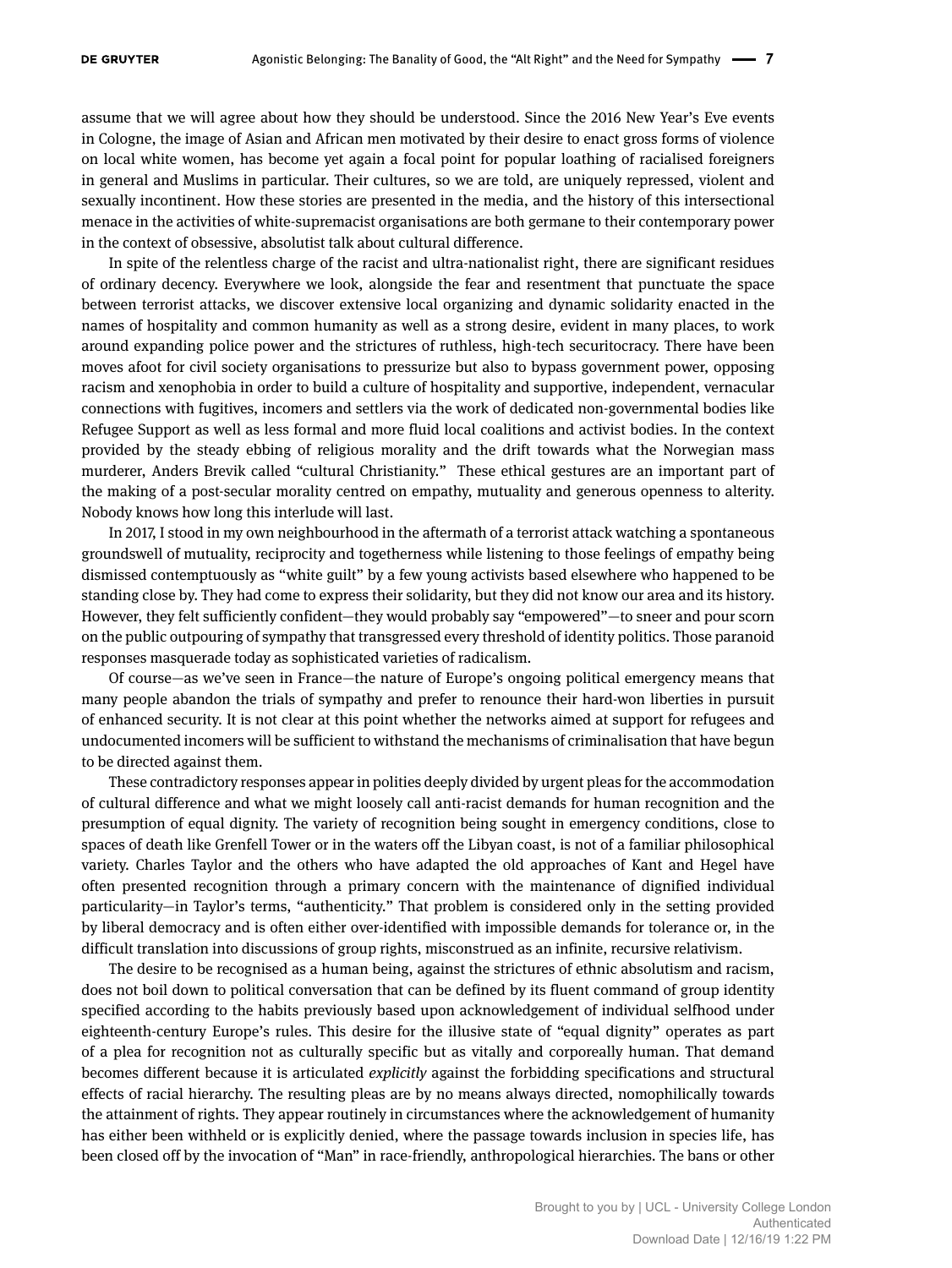exclusionary mechanisms evident in those arrangements refer us immediately and violently to the contested limits of political communities that have been built or stratified according to the incorrigible facticity of race. Whether race is figured as natural history, as culture or as political anatomy, institutionalised racism imagines and assembles it as an absolute, division in social and political life. Human and infrahuman can, it seems, always be distinguished if not by nature then by the equally formidable signatures of culture and ethnicity.

These are considered vulgar and even disruptive points to raise in polite, scholarly company. Analysis of racism is almost always ruled out of serious discussion either because its history remains deeply discomforting and has therefore been firmly repressed, or because, where its legitimacy is conceded, it can only be appreciated retrospectively and gets relegated to the past.

From that perspective, racism is considered to be over and done with. It tells Europe what it was and is no longer. If racism is discovered still to be active, its residual significance is accepted only within a narrow band of postcolonial locations, not least of which is the political and economic archive of Europe's modern expansion across the Atlantic.

I want to suggest, against that popular viewpoint, that racism remains a more significant, even a constitutive aspect, of European history. It has travelled, mutated and grown from its enlightenment roots in the same intellectual soil that yielded the idea of essential human equality but which, we should always remember, provided no significant obstacles to the exterministic consolidation of European colonies and empires. The undoing of those governmental and economic systems was a largely unacknowledged element in the creation of the EU as a political and commercial unit.<sup>8</sup>

The intertwined histories of race and empire, colonies and decolonisation can still furnish us with valuable analytic tools with which to come to terms with modern Europe's democratic promise as well as its limitations and pathologies. We can employ some of those resources to begin to explain how today's dismissal of vulnerable people as vermin by the influential commentators who have urged military responses to their encroachment on European sovereign territory, has become part of a powerful, popular politics in so many different national states.

The desperate, unwanted incomers who have been targeted for that violent treatment can sometimes be grudgingly admitted into the most abstract grouping of humankind. They are assigned to lower orders of existence where the problems presented by their alien attributes can be managed anthropologically as expressions of racial, ethnic and cultural difference that belong elsewhere. I am oversimplifying here. We should acknowledge significant regional and cultural variations in the intensity of attachment to race, to the norm of whiteness and to religious or ethical habits that might qualify them. The degree of humanity identified in or awarded to Europe's others fluctuates and consequently determines the quality of sympathy and/or empathy that will be expressed once the veil of alterity has been torn to reveal, unexpectedly, a needy, vulnerable human countenance beneath. That epiphany has become a more complex event because the scale upon which humanity can be imagined and encountered has been changed by the expansion of digital infrastructure. Those shocking discovery of the Other's humanity has usually been conveyed through *visual* engagement that reorganises distance and modifies the degree of intimacy involved in becoming present to each other. And yet, against what Fanon identified as the intensity of epidermalisation and its racial corporeal schema, something like a "real dialectic between … [the] body and the world" (Fanon 112) can begin, unanticipated, to reassert itself in the politics of sympathy.

Once the epidermalised body has been perceived as the primary object of racial hierarchy, the significance of consciousness is overtaken by violent, corrective attention to the shifting significance of corporeality. At that point, ontology itself becomes a historical and social phenomenon, and thus, despite its eternal, fixed appearance, the unstable equilibrium of the racial corporeal schema can be overthrown. It will be upset and even undone if our reassertions of the "real dialectic between the body and the world" are sufficiently tenacious.

**<sup>8</sup>** See Peo Hansen and Stefan Jonsson's *Eurafrica: The Untold History of European Integration and Colonialism.*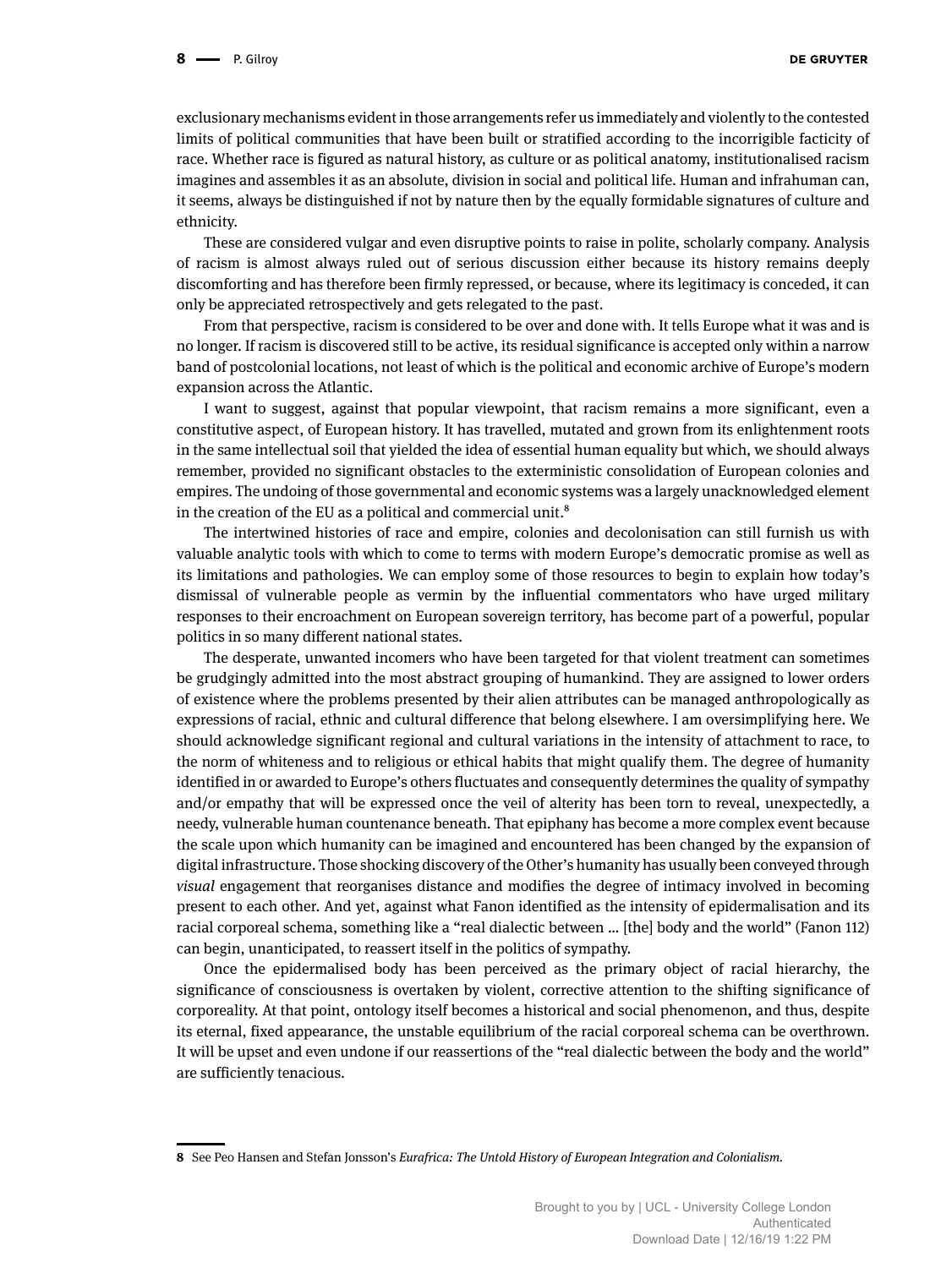## **Antiracism Today**

In Britain, diversity management imported from the corporate world has supplied government with an attractive yardstick for measuring the modernisation of key institutions. This is especially important now that nobody—not even the most committed and ideological of white supremacists—wants to admit to being a racist. The Finsbury Park terror attacker, the murderer of Jo Cox MP, even Tommy Robinson, the erstwhile leader of the EDL and UK Pegida, have all denied that they are, personally racist. This is the flimsy substance of the "alt" in the "alt-right."

The fact that the number of unabashed and enthusiastic racists seems to have declined is one of the biggest changes to have occurred during the last few decades. The near disappearance of these pariahs needs to be accounted for historically and in a detailed way—a detour that I cannot accomplish here. It relates to the history of antiracist sentiment in popular culture, to a transition between political generations, to the after-effects of Rock Against Racism, punk and rave culture as well as to the conviviality that both derived from and remade Britain's class dynamics as well as its gender relations.

To cut a long and complex story short, that precious outcome was what we used to call "multiculturalism" until use of that rather helpful concept was shut out from serious scholarship and demonstrably "grown up" political conversation. Proposing its rehabilitation here, requires me to make clear that I refer not to narrow, ideological or professional specifications of cultural plurality, but to the lived, sensuous practice of people disposed, generously and honestly to try and manage the conflicts that inevitably arise between them by making better communication, better translation and richer forms of mutuality, especially those based upon affinity, gender, neighbourhood, sexuality, age, common passions and shared interests rather than on violence, imagined unanimity and the comforting prescriptions ethnic absolutism.

The lack of proud, unabashed racists creates other problems which come into focus when we consider the difficulties involved in identifying and categorising racist and fascist discourse, rhetoric and argumentation. We learned painfully from the voluminous writings of the mass murderer, Anders Brevik, that it was possible to be an anti-Semite who enthused over the state of Israel. Today, neofascist movements all promote their black and brown membership as the proof that they have embarked upon a new, post-racial chapter. Tommy Robinson leads these developments with his sincere-sounding declarations that he is offended by homophobia and anti-Semitism. He warrants his opposition to Islam with a question we hear all too frequently these days resounding across the swampy, no man's land of fading distinctions between Left and Right. "How's it racist to oppose a fascist ideology?" he inquires innocently, winking at the swelling legions of homo-nationalists, the liberal mainstream and a sizeable contingent of feminists against fundamentalism. Readers of his autobiographical book, *Enemy of The State,* have had to interpret his exaggerated, but in many ways convincing, versions of the time-worn "some of my best mates are black" line of justification (Robinson 153).

The politics of race is evolving, and we must adapt our understanding to take its transformation into account. It corresponds in many ways to the resurgent discourse of individual uplift that has won wide appeal in a neoliberal environment where the inability to succeed in life gets regularly explained as a personal failing rather than a structural matter. In a supposedly "postracial" society, being unable to achieve wealth, status and security is frequently imagined to result from individual failure to develop the correct aspirations, resilience, standards and values.

The general intensification of inequality that has been lately evident can thus be re-interpreted. As its deeper causes remain inaccessible, inequality's cultural manifestations provide straightforward targets for political intervention. Operating only on an interpersonal scale, rising inequality can be discounted as a result either of personal prejudice by gatekeepers or of personal failure by applicants for admission to the escalator upwards into the corporate redoubt.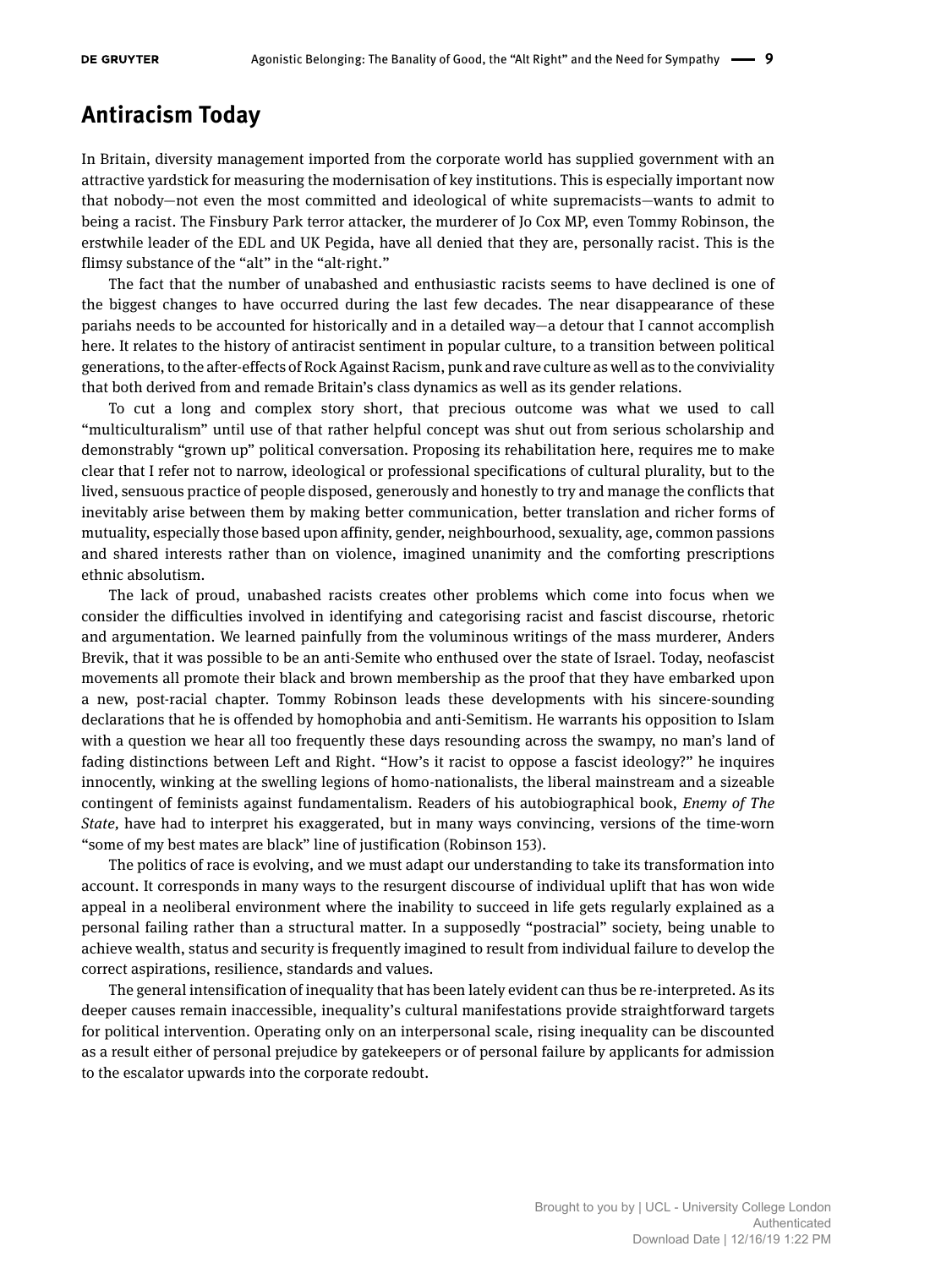#### **Antiracism and the Politics of Sympathy**

Several years ago the notorious photograph of three-year-old Aylan Kurdi's corpse on the sand at the water's edge was a landmark event in a larger spectacle of war, flight, desperation and suffering. The politics of attention is relevant again here because this history includes the growing agency of governments in the ever-closer management of what can and cannot be seen by their citizens. In several settings, the same contested visibility has become politically significant. The orchestration of emotions and the scripting of affect are now intrinsic to the moulding of popular opinion in decaying public spheres haunted by trolls and the spectre of fake news. Whether tight control over the politics of the image and the spectacle can be sustained in the age of camera-phones fuelled by African minerals, is in our hands, or rather in our pockets.

What seems more important than those epochal changes is the fact that among radicals and what is left of the Left, the ideas of empathy and sympathy have been allowed to sink into disrepute. This trend seems to be particularly evident among academics—whose moral and political perspectives in the era after critique, tend to reject what Hannah Arendt described as the politics of pity and have been tempered instead by the effects of the anti-humanist training bequeathed to them by the second half of the twentieth century.

One of Britain's most celebrated feminist scholars seemed to speak for a disoriented generation when her busy Twitter feed dismissed sympathy altogether as an "imperialist notion." On the other hand, in a televised Christmas message to the British people, Abdullah Kurdi, the grieving father of the children whose bodies had so eventfully been washed ashore on Turkey's Aegean coast, pleaded for "just a little bit of sympathy from you." That request asked his audience to consider whether it is possible to develop solidarity without sympathy or to build an anti-racist movement without any prospect of empathic repair (Gobodo Madikizela). In the meantime, we need to know how hostility to sympathy came to be so widespread among avowed radicals that it could function as a measure of their interpretative sophistication and ethical probity? Even if compassion serves the psychic needs of the remote observer of the horrors that result from decisions taken by our unrestrainable governments, are its practical results necessarily tainted when they touch the victims and offer them shelter, sustenance and warmth?

This discussion has a long history that became inextricably entangled with the racial divisions that resulted from colonial and imperial statecraft as well as the politics of print and oppositional publishing during the nineteenth-century movements to abolish slavery and protect indigenous peoples from genocide (Wood). But there is more at stake than the just scale upon which moral and political judgements are to be made. Near or far, close or distant. The geometry of suffering is not a Euclidean phenomenon.

Before and after the colonial period, struggles against racism and racial hierarchy have contributed directly and consistently to contested conceptions of the human. They valorised forms of humanity that were not amenable to colour-coding and complicated the understanding of human sameness and species being, of life in common.

So, against the argument conventionally made by those who believe that racial tolerance and human fellow feeling are insubstantial things in the face of underlying and untamable natural differences that favour evolutionary mechanisms like the uneven distribution of trust between members of various racial groups or hostile responses to the phenotype of the other, I want to identify the battle against racism in ethics, epistemology and political ontology as of fundamental concern.

That battle involves more than the recalibration of the concept of recognition and its supplementation by the idea of relationality. It has a bearing upon the prospect of encountering humanity outside of or beyond its racial figurations, though not in its post-human forms. The Jamaican Sylvia Wynter is one of several postcolonial thinkers who, working with a palette of Fanonian concepts, have spoken of the need for a re-engagement with the human after the death of man. We are not yet postracial, but we need ideas of what a world shorn of racial hierarchy and inequality will be like if we are to sustain our movement and not become disoriented in the face of the challenge posed by the "alt-right."

Struggles against racism have sometimes been utopian in character, yet they have shaped a distinctive philosophical perspective. It is rooted in the fragile universals and radical interdependency that first came into focus on the insurgent edges of colonial contact zones where the brutality of racialised statecraft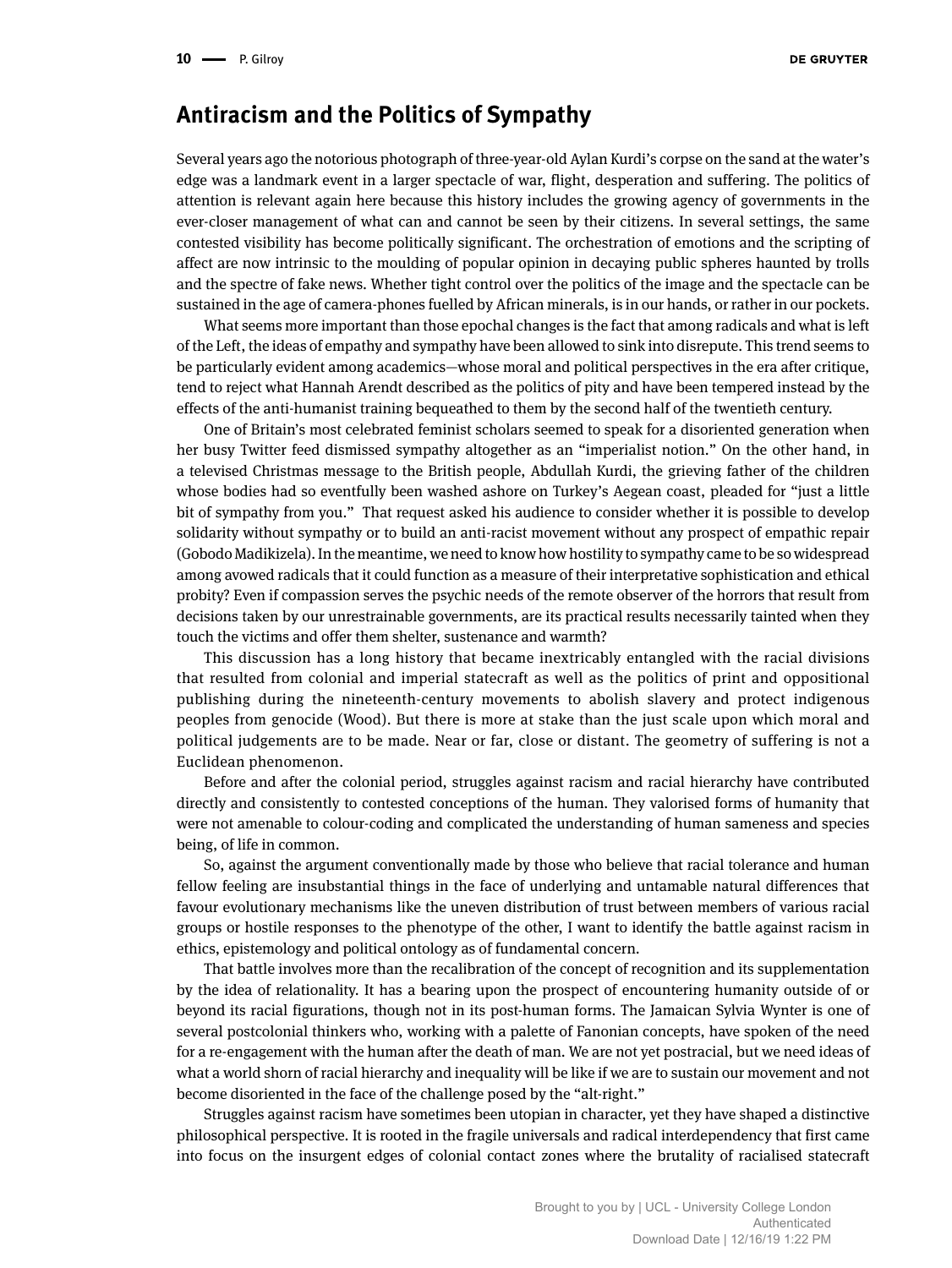was repudiated, and cosmopolitan varieties of care and conviviality unexpectedly took shape across the boundaries of culture, civilisation, language and technology.

This type of response should be sharply differentiated from the armoured humanitarianism that currently dominates our geopolitical environment. It can be traced into the nineteenth century where, alongside the resistance offered against colonial power by indigenous peoples, we encounter critics of the colonial enterprise who operated from inside the colonisers' own national states. There were dissenters, protesters and other advocates for the humanity and the liberty of colonised peoples. Sometimes they articulated what we can still recognise today as an antiracist politics. Their opposition to the racial order of empires was often, though by no means exclusively, a religious reaction which recognised imperialism and colonialism to be fundamentally belligerent and therefore opened into a broader advocacy for the cause of *peace*. At other times, there was a close association with Feminist politics premised upon the interconnection of all systems of oppression and on the potential unity of all oppressed and exploited peoples.

If we wish to understand the dead spots in the rickety structure of the *liberal* humanitarian tradition, and if we wish to make sense of the recurrence of its old weaknesses which have been apparent to critics for a very long time, if we want to restore socialism and feminism or to salvage the Left, there is no choice now but to turn our attention towards the problems of racism, raciology and racial hierarchy. This is to be done not because it exhausts the inventory of humankind's moral failure, but because that necessary confrontation can provide important critical resources from which a richer grasp of humanity might be assembled and a new reparative project conceived.

We must be able critically to analyse the practical institutionalisation of race hierarchy in governmental power and prepared to understand its complex articulation both to nationalist thought and to the political and juridical architecture of national states.

The slaves from many different places who were exchanged for guns, rum, cloth, salt cod and other commodities and currencies recoiled from their own brutal reification. They became, as Fanon put it, objects among other objects, human commodities circulating among other commodities in a new, oceanic economy governed by unprecedented legal and procedural instruments. We should know by now that their various descendants inside and outside the fortifications of overdevelopment have inherited elements of the slaves' irreducibly modern predicament, not least of which was their vulnerability.

Not long ago, a British prime minister referred to the Mediterranean refugees huddled in what we'd been told to call their "Jungle" settlement at Calais, as "a swarm." This was a further sign of the salience of the struggle over the human I have been trying to identify. David Cameron glossed his rhetorical choice by saying:

I was not intending to dehumanise, I don't think it does dehumanise people. Look at what Britain's response has been. We have made sure that we sent the Royal Navy flagship to the Mediterranean which has rescued thousands of people, saved thousands of lives. Britain's aid budget is helping to stabilise the countries from which these (migrants) have come.<sup>9</sup>

Cameron's dog-whistled projection was inflected by earlier racist discourses that had been aimed at incoming, post-1945 black settlers and, in the late nineteenth century, at fugitive Jews. However, the hyperbolic presentation of those drowning refugees as an elemental, existential threat to our way of life was so peculiar, so neurotic and so duplicitous that it demanded uncomfortable answers to the question of what the civilisation Cameron and company had vowed to defend might actually entail. That civilisation is not, in fact, a European or Christian phenomenon but a narrowly national affair. It coincides only with the archipelagic body of the United Kingdom.

The rampart of the sea has done its historic work. The "Wogs" do, after all, begin at Calais, and as the vote against membership demonstrated, the misguided efforts of the EU are themselves constructed as an alien, de-civilising influence, levering boatloads of menacing jihadis into no-longer-Great Britain's formerly quiet and peaceful islands. This nationalist myopia is bound to conflict with the planetary risks of biomedical catastrophe and the menace of climate-change which, as the seas rise, can be expected entirely

**<sup>9</sup>** [https://www.telegraph.co.uk/news/politics/david-cameron/11804861/David-Cameron-says-describing-migrants-as-a](https://www.telegraph.co.uk/news/politics/david-cameron/11804861/David-Cameron-says-describing-migrants-as-a-swarm-wasnt-dehumanising.html)[swarm-wasnt-dehumanising.html](https://www.telegraph.co.uk/news/politics/david-cameron/11804861/David-Cameron-says-describing-migrants-as-a-swarm-wasnt-dehumanising.html) and<https://www.bbc.co.uk/news/uk-politics-33716501>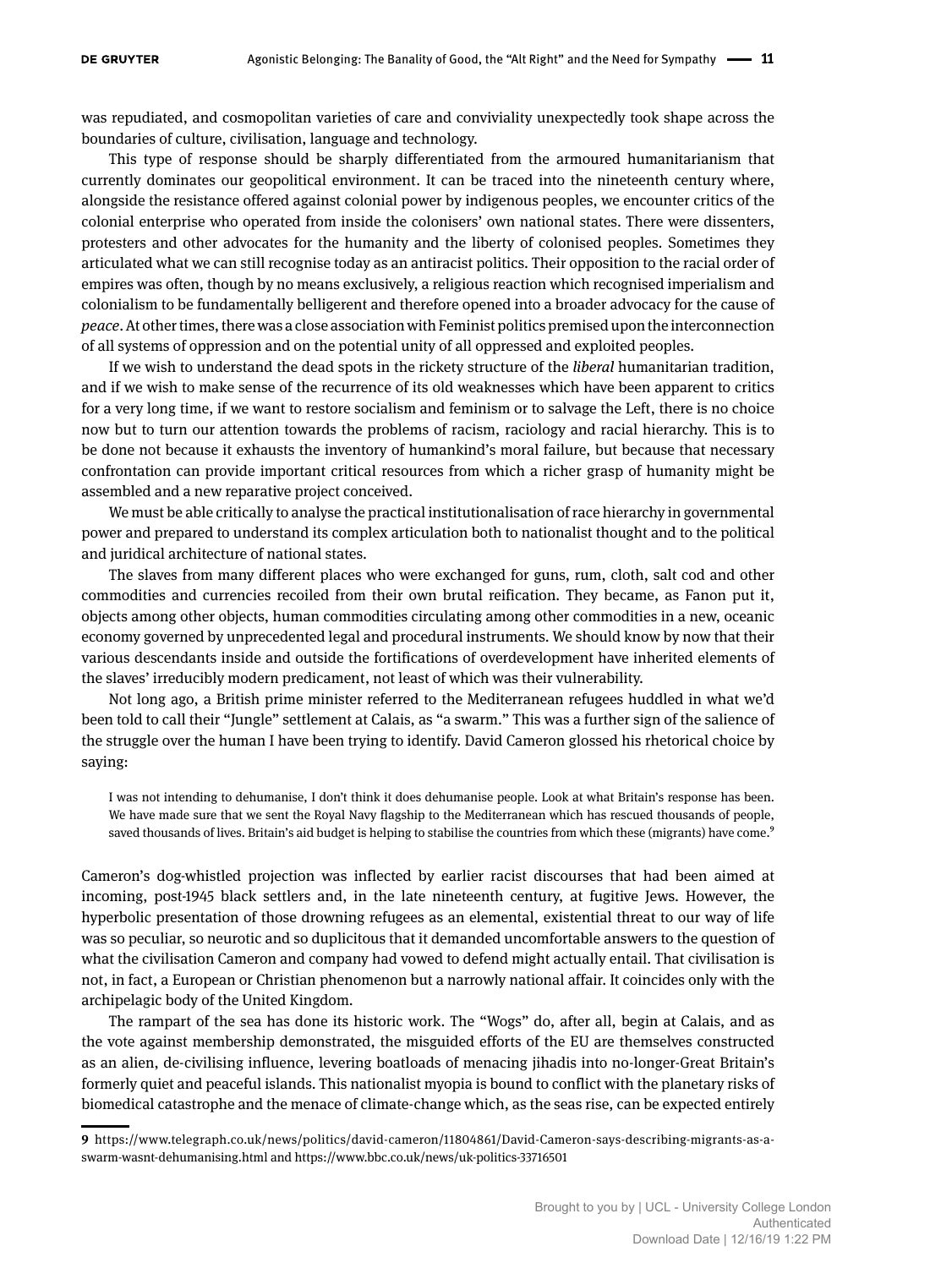to redraw the familiar parameters of economic life and political interests.

I hope that as we encounter those conditions, a resurgent antiracism will help to generate a cautious, post-humanist humanism capable of grasping multispecies relationships between human and nonhuman. If successful, this will be distinguishable from other, previous varieties of humanism by being made, as Aimé Césaire put it while contemplating the wreckage and waste of world war two, "to the measure of the world" (Césaire 56). That fragile alternative is today as precious as it is elusive. My hope is that it can be excavated from the unique conceptual space in which combative antiracist humanism has repeatedly confronted colonialism, racism and nationalism.

That contested location can be triangulated in various ways. Efforts to map it must include the cruel rhetoric of the various Fascists who denounced their victims as vermin in order to make them easier to exterminate. From there, it is only a short hop towards the idiotic white supremacy calculatedly voiced by populist political leaders in the form of racist common-sense: as hateful as it is gleeful.

So, in the spirit of humanism's re-enchantment, let us seek a different perspective on the trials of European culture than the angles of vision offered to us by Farage, Wilders, Le Pen, Petry, Hopkins, Hallaaho, Orban, Åkesson, and their ilk. In other words, let us try to see whether that civilisation has been able to sustain and maintain itself or whether we are now condemned only to a choice between different varieties of barbarism. Opportunities for an experiment in the banality of good are all around us.

In conclusion, I will explore one of them briefly. I have spent the last couple of years collecting and comparing contemporary tales of drowning and shipwreck. I want to turn not to the many moving stories of heroic action at sea that might serve briefly to affirm the epiphany of a new humanism born from the challenges of maritime rescue and salvage, but to a related, much sadder case of Pateh Sabally, a twentyone-year-old refugee from Gambia who committed suicide by drowning himself in Venice's Grand Canal in January 2017. That very public death was investigated by magistrates after a videotape of it was placed online. It was notable because it had been watched and recorded by a sizable crowd composed of locals and tourists from outside Italy. Some of that crowd were said to have been jeering at him as he drowned and making derogatory, anti-immigrant comments. One spectator was, for example, heard shouting the word "Africa."

Sabally was not the survivor of a wrecked ship. He had ended up at the Italian port of Pozzallo two years earlier after the overloaded boat that had carried him from Africa was intercepted by the authorities. The security cameras at Venice's Santa Lucia station yielded a recording of him sitting on the steps overlooking the Grand Canal ten minutes before he was spotted floundering in the water.

He appears to have jumped in voluntarily, probably as a response to the failure of his petition to the Italian government to be allowed to claim asylum and remain in the country. The local media said Sabally had previously been given a temporary permit [Permesso di Soggiorno] to stay in Italy but had travelled into Switzerland seeking work so that he could move closer to family in Mexico. He had then been returned to Italy by officials.

He was thrown several life preservers by the crew of a Vaporetto which approached him but does not seem to have made any attempt to use those devices to save himself. Apparently, the crew of those craft are expressly forbidden to leave them even to engage in a rescue. *La Nuova di Venezia e Mestre* reported that after viewing various videos of the event, the authorities would bring charges against a 35-year-old driver of a motoscafo belonging to the Casinò di Venezia, who had passed close to the drowning man but had not stopped to offer him any assistance. That failure to provide aid apparently violated the city's codes of navigation. The facts of the case remain obscure even if we can be sure that the Grand Canal is not exactly the high seas.

Dino Basso, a local official in the Italian association of lifeguards, said: "I don't want to blame anyone, but maybe something more could have been done to save him" (Snowdon). While Venice's mayor, Luigi Brugnaro admonished anybody seeking to politicise the case and announced that funeral costs would be met from the city's municipal fund and the body sent back to Africa.

Perhaps the basic philosophical kernel to be extracted from this tragedy which unfolded against a backdrop of riots in Italy's detention and holding centres, is not the old Levinasian lesson about how a primal relation with and responsibility for alterity precedes ontology, but rather that those reactions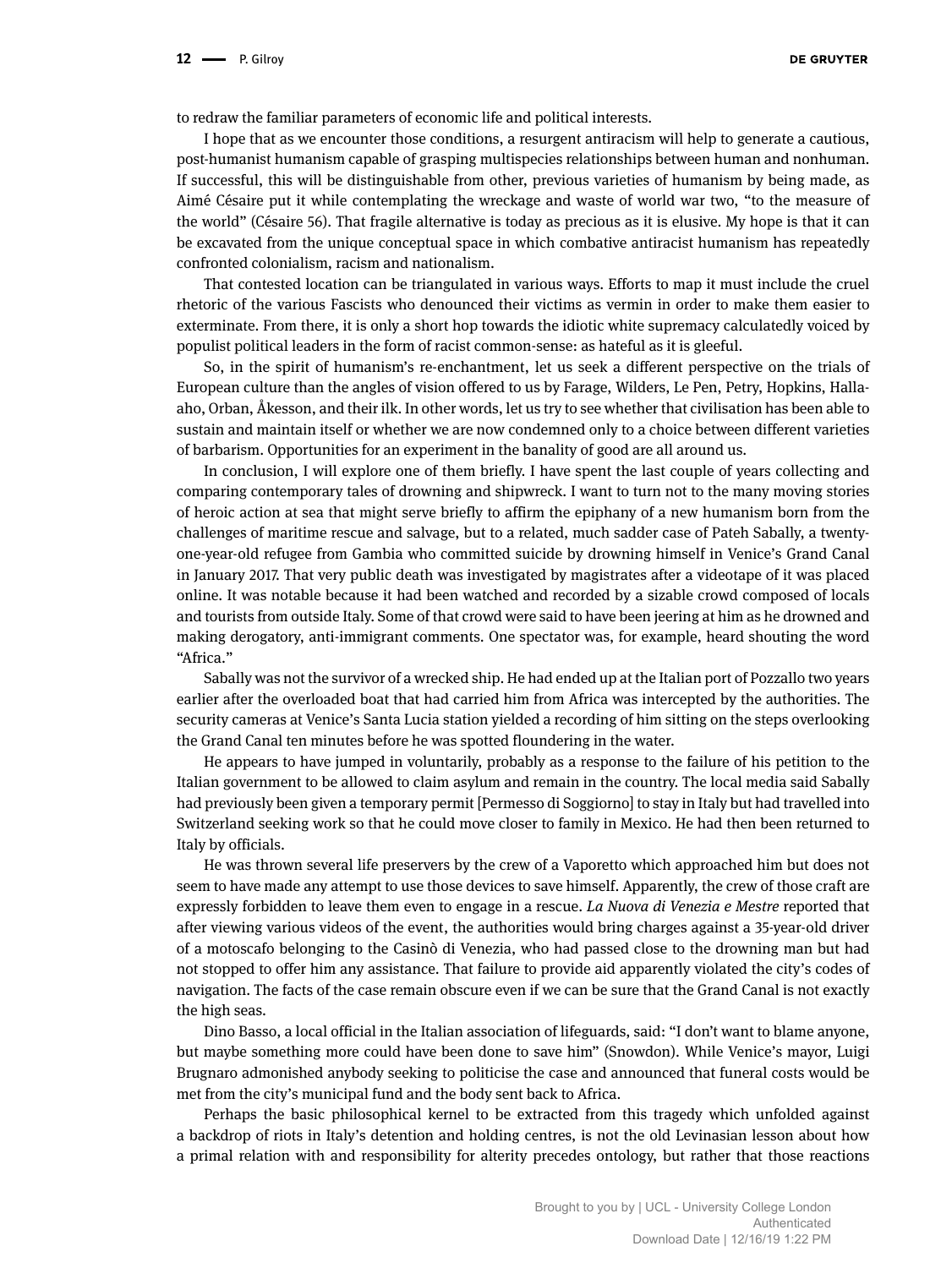institutionalised in the law of the sea have ceased to operate, especially where the encounter with a drowning fellow human is mediated by a phone camera that occupies the hands of the potential rescuer and turns the drowning to which they refuse to bear witness, into an internet spectacle.

This example can be made part of a wider struggle to re-enchant humanism by endowing a stronger sense of *reciprocal* humanity in Europe's proliferating encounters with vulnerable otherness. There is more to be salvaged from the water than wreckage and corpses. Europe's relationship with its own shrinking civilisation is at stake in the decision to intervene as well as in the later lives of the survivors.

Similar lessons about the rhetoric of humanity and the need for new humanisms can doubtless be learned from other instances in which the issues of humanity and alterity have been refigured in emergency or disaster conditions by bold, generous acts of solidarity. They might also be considered to have a philosophical significance discernable outside of nationality, ethnicity, faith or racial hierarchy. It appears that the re-enchantment of the human, implicitly proposed here in abstract terms, is already underway.

These examples can provide an opportunity to enrich our understanding of the changes that characterise the postcolonial world. But there is even more than that at stake. Stories like these help us to find out which differences will be different enough to matter in a neoliberal era that is emphatically "diverse" and indulges its voracious appetite for exotica in inverse proportion to the ebbing of democracy and its vexed histories of hospitality and cosmopolitan hope.

### **Works Cited**

Améry, Jean. "The Birth of Man from the Spirit of Violence: Frantz Fanon the Revolutionary." Translated by Adrian Daub, *Wasafiri*, vol. 20, no. 44, Spring 2005, pp. 13-18.

Barnes, Tom. "White Nationalist' from Infamous Charlottesville Protest Now Reportedly Studying at LSE." *The Independent,* October 4<sup>th</sup> 2017. [https://www.independent.co.uk/news/uk/home-news/white-nationalist-charlotteville-protest](https://www.independent.co.uk/news/uk/home-news/white-nationalist-charlotteville-protest-enrolled-lse-student-unite-the-right-peter-cvjetanovic-a8568986.html)[enrolled-lse-student-unite-the-right-peter-cvjetanovic-a8568986.html](https://www.independent.co.uk/news/uk/home-news/white-nationalist-charlotteville-protest-enrolled-lse-student-unite-the-right-peter-cvjetanovic-a8568986.html) last accessed 8th November 2018.

Bauman, Zygmunt. *Postmodern Ethics.* Blackwell's, 1993.

Beckett, Andy. "Accelerationism: How a Fringe Philosophy Predicted the Future We Live in." *The Guardian* 11th May 2017 [https://www.theguardian.com/world/2017/may/11/accelerationism-how-a-fringe-philosophy-predicted-the-future-we](https://www.theguardian.com/world/2017/may/11/accelerationism-how-a-fringe-philosophy-predicted-the-future-we-live-in)[live-in](https://www.theguardian.com/world/2017/may/11/accelerationism-how-a-fringe-philosophy-predicted-the-future-we-live-in) last accessed November 2018.

Bokhari, Allum and Milo Yiannopoulos. "An Establishment Conservative's Guide To The Alt Right." *Breitbart* 29th March 2016. <https://www.breitbart.com/tech/2016/03/29/an-establishment-conservatives-guide-to-the-alt-right/> last accessed 5th November 2018.

- Boym, Svetlana. *The Future of Nostalgia.* Basic Books, 2001.
- Bridle, James. *New Dark Age Technology and the End of the Future*. Verso, 2018.
- Césaire, Aimé. *Discourse on Colonialism.* Translated by Joan Pinkham, Monthly Review, 1972, (1955).
- Dorling, Danny. "Why Trevor is Wrong about Race Ghettos." The Guardian, 25 Sep 2005. [https://www.theguardian.com/](https://www.theguardian.com/uk/2005/sep/25/communities.politics)  $uk/2005/sep/25/communities.$  politics last accessed 9<sup>th</sup> Dec 2018
- ---. "Britain is a Segregated Society—The Isolation of the Richest."<http://www.dannydorling.org/?p=6674> last accessed 9th Dec 2018

Fanon, Franz. *Black Skin, White Masks.* Translated by Charles Lam Markman, Pluto Press, 1986 (1952).

Gilroy Ware, Marcus. *Filling the Void: Capitalism, Emotion and Social Media*, Repeater Books, 2017.

Gobodo Madikizela, Pumla. "Empathetic Repair after Mass Trauma: When Vengeance is Arrested." *European Journal of Social Theory,* 2008, 11, pp. 331-350.

Goldhill, Olivia. "The Neo-fascist Philosophy That Underpins Both the Alt-right and Silicon Valley." *Quartz,* June 18th 2017. <https://qz.com/1007144/the-neo-fascist-philosophy-that-underpins-both-the-alt-right-and-silicon-valley-technophiles/> last accessed 8<sup>th</sup> Nov 2018.

- Haider, Shuja. "The Darkness at the End of the Tunnel: Artificial Intelligence and Neoreaction." *Viewpoint Magazine* March 28, 2017, [https://www.viewpointmag.com/2017/03/28/the- darkness-at-the-end-of-the-tunnel-artificial-intelligence-and](https://www.viewpointmag.com/2017/03/28/the- darkness-at-the-end-of-the-tunnel-artificial-intelligence-and-neoreaction/)[neoreaction/](https://www.viewpointmag.com/2017/03/28/the- darkness-at-the-end-of-the-tunnel-artificial-intelligence-and-neoreaction/)
- Han, Byung-Chul. *The Burnout Society*, Stanford University Press, 2015;

*---. In the Swarm: Digital Prospects.* Translated by Erik Butler, Cambridge, MA: MIT Press, 2017 *---. Psychopolitics:* 

- *Neoliberalism and New Technologies of Power.* Translated by Erik Butler, Verso, 2018;
- *---. The Transparency Society.* Stanford University Press, 2015.
- Hansen, Peo and Stefan Jonsson. *Eurafrica: The Untold History of European Integration and Colonialism*. Bloomsbury Press, 2014.
- Kilpatrick, Connor. "Steve Bannon's Autobahn." *Jacobin,* 24, Winter 2017,